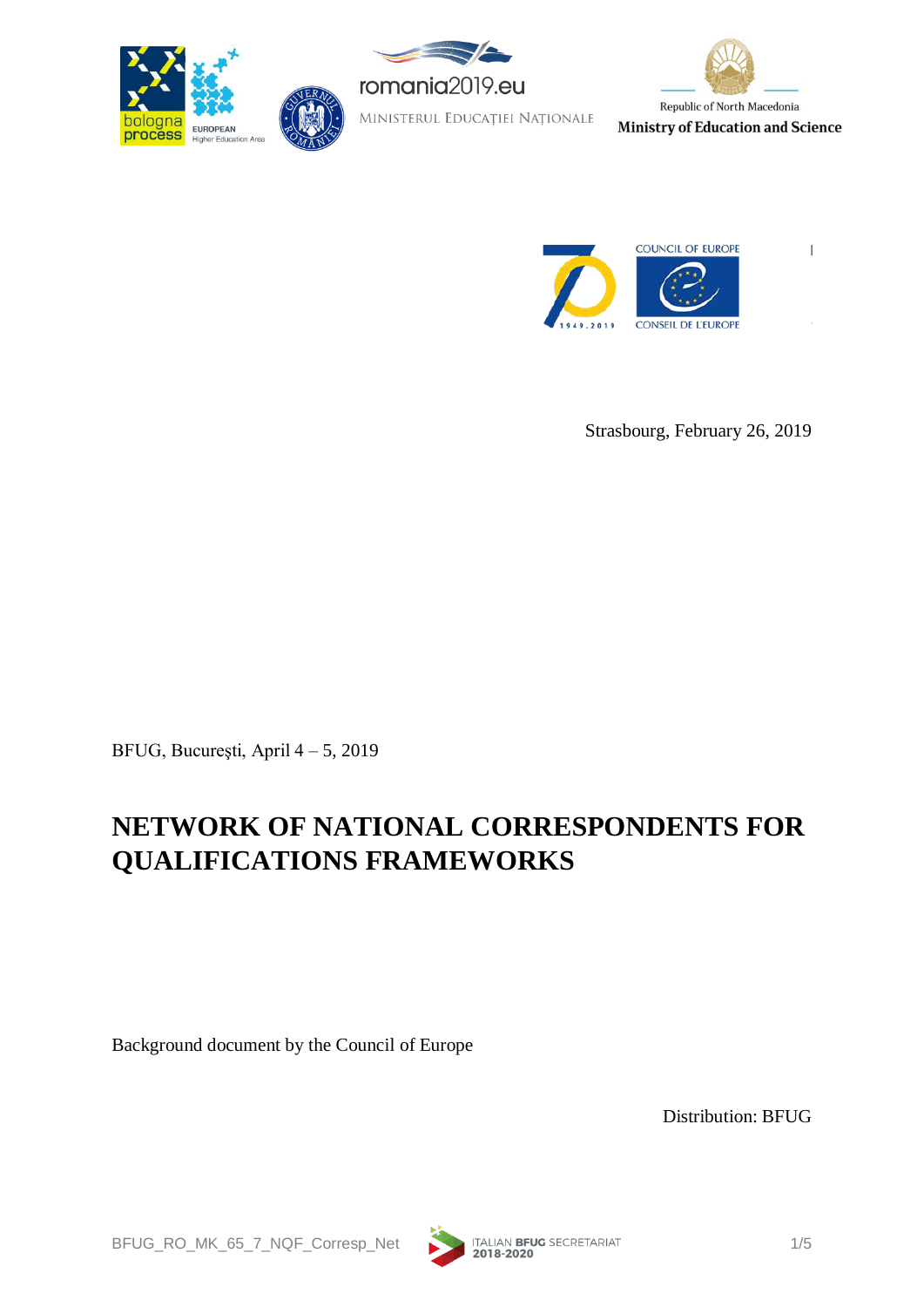## **Background**

The Network of national correspondents for qualifications frameworks was established in 2008 and gathers, in principle, one representative of each member of the EHEA.

The Network provides a platform for the exchange of experience in the development and selfcertification of national qualifications frameworks within and against the Overarching Framework of Qualifications of the European Higher Education Area (QF-EHEA). It also aims to further coherence between the QF-EHEA and the European Qualifications Framework for lifelong learning (EQF), overseen by the European Commission. The Network has a counterpart in a similar network of EQF Contact Points, and for several years the two networks held an annual joint meeting. The members of the Network should have responsibility for the development and maintenance of national qualifications framework within their respective higher education systems.

The BFUG approved the [terms of reference](http://www.ehea.info/Upload/document/bfug/63/BFUG_AU_CH_63_11h_NQF_Network_ToR.pdf) of the Network at its meeting in Wien on September 27 – 28, 2018. As will be seen, the Network should:

- ➢ Exchange experience and offer advice in the development, implementation, and review of national qualifications frameworks
- ➢ Further coherence between national QFs and the Overarching Frameworks of Qualifications of the EHEA (QF-EHEA)
- ➢ Further coherence between the QF-EHEA and the European Qualifications Framework for lifelong learning (EQF)
- ➢ Advise EHEA members and the BFUG on issues related to the QF-EHEA.

The Network is coordinated by the Council of Europe, which has prepared this document. The European Commission (DG EAC and DG EMPL, responsible for the EQF) as well as the Czech and Finnish co-chairs of the peer group on qualifications frameworks were consulted in the process.

### **Plans for 2019**

The Network meets once a year, normally in September. The Council of Europe intends to organize a meeting in late August or early September 2019, at a date to be determined to avoid overlap with other activities, as far as possible. Unlike in previous years, the Council of Europe may, because of its difficult overall budget situation, be unable to cover travel and subsistence for participants.

Three issues stand out for consideration at the September meeting, two of which were identified by participants in the September 2018 meeting.

## *Short cycle qualifications*

On the one hand, the Network should consider the situation of short cycle qualifications within the OF-EHEA following the decision by Ministers in Paris in May 2018 to "include[e]

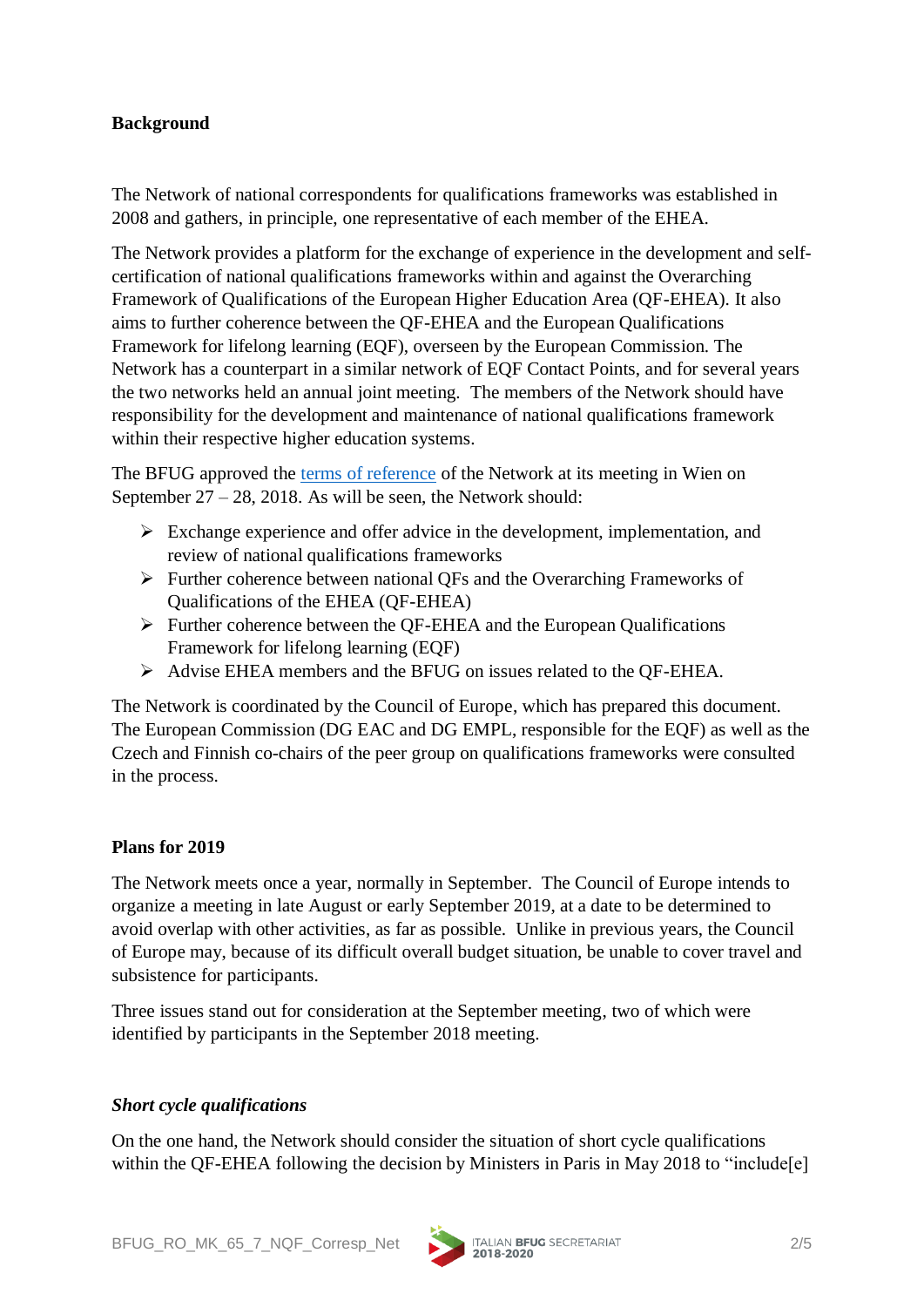short-cycle qualifications as a stand-alone qualification within the overarching framework of qualifications of the EHEA (QF-EHEA)", with the proviso that "Each country can decide whether and how to integrate short cycle qualifications within its own national framework".

The Network could provide a forum for an exchange of experience among countries having adopted short cycle qualifications and advise those who may consider doing so, while remaining clear that this is an option rather than an obligation. EURASHE, which has carried out important work on short cycle qualifications and is currently coordinating a work in this area, could play an important role.

## *Self-certification*

On the other hand, there is a need to review the state of self-certification of national frameworks against the QF-EHEA. This issue has several aspects.

38 countries are parties to both the QF-EHEA and the EQF<sup>1</sup>, which has a referencing procedure that is similar in content (referencing criteria) , but different in process to selfcertification Of the 34 EQF countries that have referenced to the EQF and are party to the QF-EHEA, 21 have done so through a single report. Another 8 countries have self-certified separately from EQF referencing; in all cases self-certification took place before EQF referencing. The revised EQF Recommendation of May 22,  $2017^2$  stipulates in referencing criterion  $8<sup>3</sup>$  that the same report can be used for EQF referencing to the EQF (addressing each of the 10 EQF referencing criteria) and self-certification to the QF-EHEA, in accordance with the self-certification criteria of the latter.

Joint self-certification and referencing does, however, imply, that it is in many cases difficult for higher education policy makers and practitioners to identify the referencing reports that also include self-certification against the QF-EHEA. As a consequence, there is as of today no good overview of completed self-certification reports and consideration should be given to providing a single web site with easy access to all referencing and self-certification reports, with specific indication of the self-certification reports contained within broader referencing report. This work will require some resources and will be the subject of discussion between the European Commission and the Council of Europe.

Self-certification is an important step in the development and maintenance of national higher education qualification frameworks, but  $-$  like referencing  $-$  it does not mark the end of this work. QFs must be maintained and will develop further to take account of developments in education systems, in learning and teaching and, more broadly, in society and the way it views education. Reviews of QFs may require renewed self-certification and referencing; major review of QFs certainly will require such reviews. It should be noted that the revised

.



<sup>&</sup>lt;sup>1</sup> Kosovo\* is part of the EQF but not of the Bologna Process. Kosovo\* is used without prejudice to positions on status and is in line with UNSCR 1244/1999 and the ICJ Opinion on the Kosovo declaration of independence. <sup>2</sup> Se[e https://publications.europa.eu/en/publication-detail/-/publication/ceead970-518f-11e7-a5ca-](https://publications.europa.eu/en/publication-detail/-/publication/ceead970-518f-11e7-a5ca-01aa75ed71a1/language-en)[01aa75ed71a1/language-en.](https://publications.europa.eu/en/publication-detail/-/publication/ceead970-518f-11e7-a5ca-01aa75ed71a1/language-en)

 $3$  See in Annex III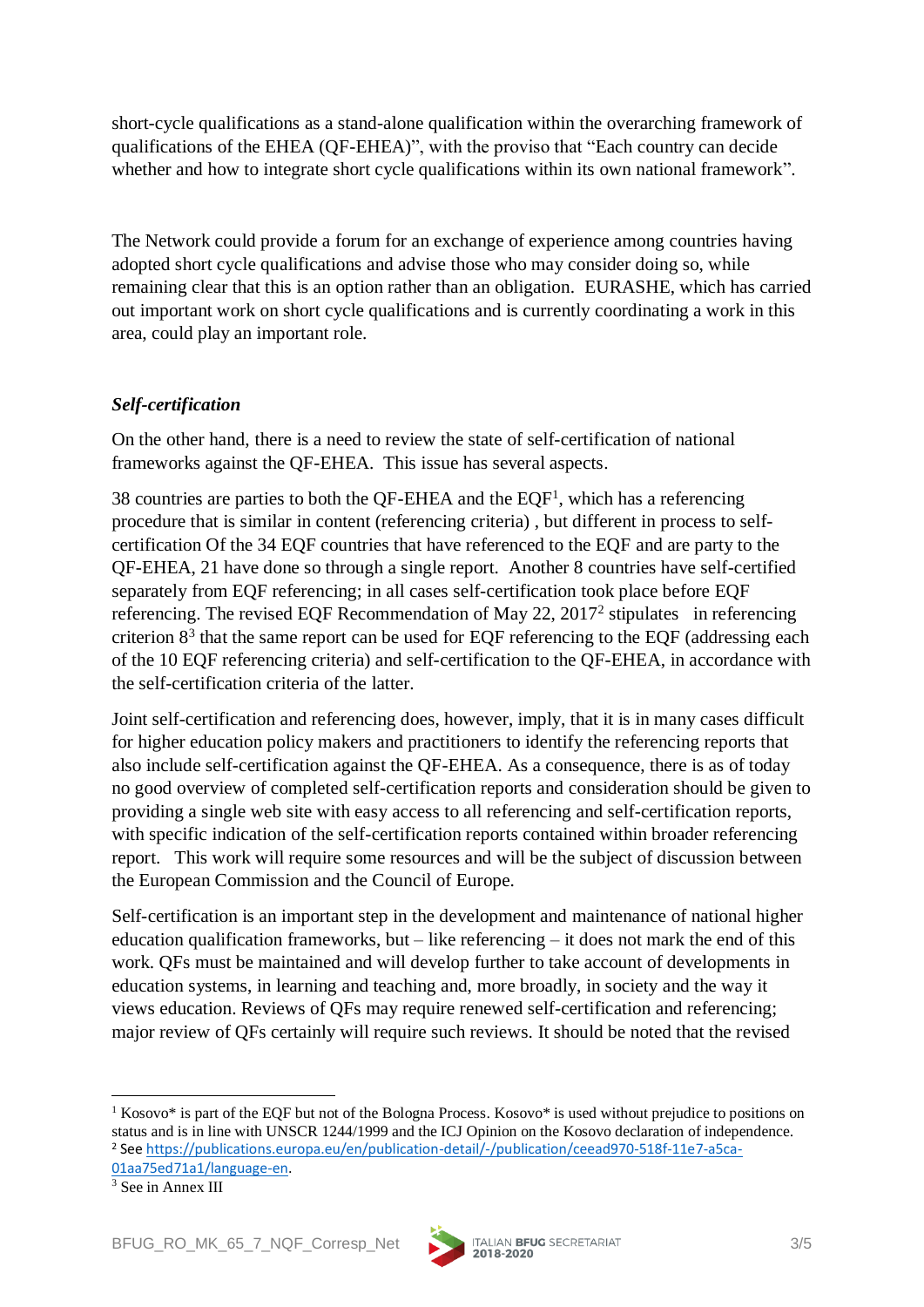EQF Recommendation invites Member States to "Review and update, when relevant, the referencing" (recommendation nr 2).

On the other hand, some countries – mainly outside of the EQF – have not yet completed their national higher education frameworks and have therefore not published their first self-certification reports. According to the [2018 EHEA Monitoring Report](http://www.ehea.info/Upload/BP2018.pdf)<sup>4</sup>, the QFs of 17 EHEA member states were between stages 3 and 9 of the 11 stages in the development of national QFs outlined by the previous Working Group on Qualifications Frameworks<sup>5</sup>.

While the peer group on Qualifications Frameworks under the Bologna Implementation Coordination Group (BICG) will be in a position to provide support for countries that decide they require such peer support, there is an overall issue with self-certification that the Network could address. Within the EQF, there is a system of peer review of referencing reports by the EQF Advisory Group. Each report is presented to the EQF Advisory Group by the country concerned, and CEDEFOP comments on the basis of a review of the report, with input from the Council of Europe on the higher education aspect of the referencing. The report is then normally adjusted on the basis of the comments and published on the Portal for the EQF<sup>6</sup> . If the EQF AG considers that all referencing criteria are not met, a country has to revise and resubmit its referencing report. EQF referencing is resource intensive, which is an important reason why a similar system has not been considered for the QF-EHEA. The Network could, however, consider whether an element of peer review could be introduced into the self-certification procedure, either in cooperation with the EQF AG or separately from it.

### **Web site**

The current QF section of the EHEA web site needs review, and it would seem natural to consider whether a better link could be established between the web sites for the QF-EHEA and the EQF, or even whether the two sites could somehow be merged. Most readers would presumably want to find as much information on both overarching frameworks as possible on a single site and would at the very least want to be able to navigate between the two quite easily. Would it be possible to envisage a single web site with specific sections for the QF-EHEA and the EQF and easy links between the two sections? How could this be accomplished, and how could the specificities to the QF-EHEA be taken account of, including the fact that 10 EHEA member states are not currently in the EQF framework?

### **Interaction with the peer group on qualification frameworks**

The 2018 – 20 work program includes a [peer group on qualification](http://ehea.info/page-peer-group-A-QF) frameworks, working under the auspices of the Bologna Implementation Coordination Group (BICG). The purpose of the per group is to further implementation of Key Commitment 1: a three-cycle system

.



 $4$  See pp.  $120 - 122$ .

<sup>&</sup>lt;sup>5</sup> Stage 10 is self-certification of compatibility with the EHEA framework; stage 11 the setting up of a web site on the national qualification framework.

<sup>6</sup> Currently the LOQ portal [\(https://ec.europa.eu/ploteus/\)](https://ec.europa.eu/ploteus/), in the future the Europass online platform (currently under construction).